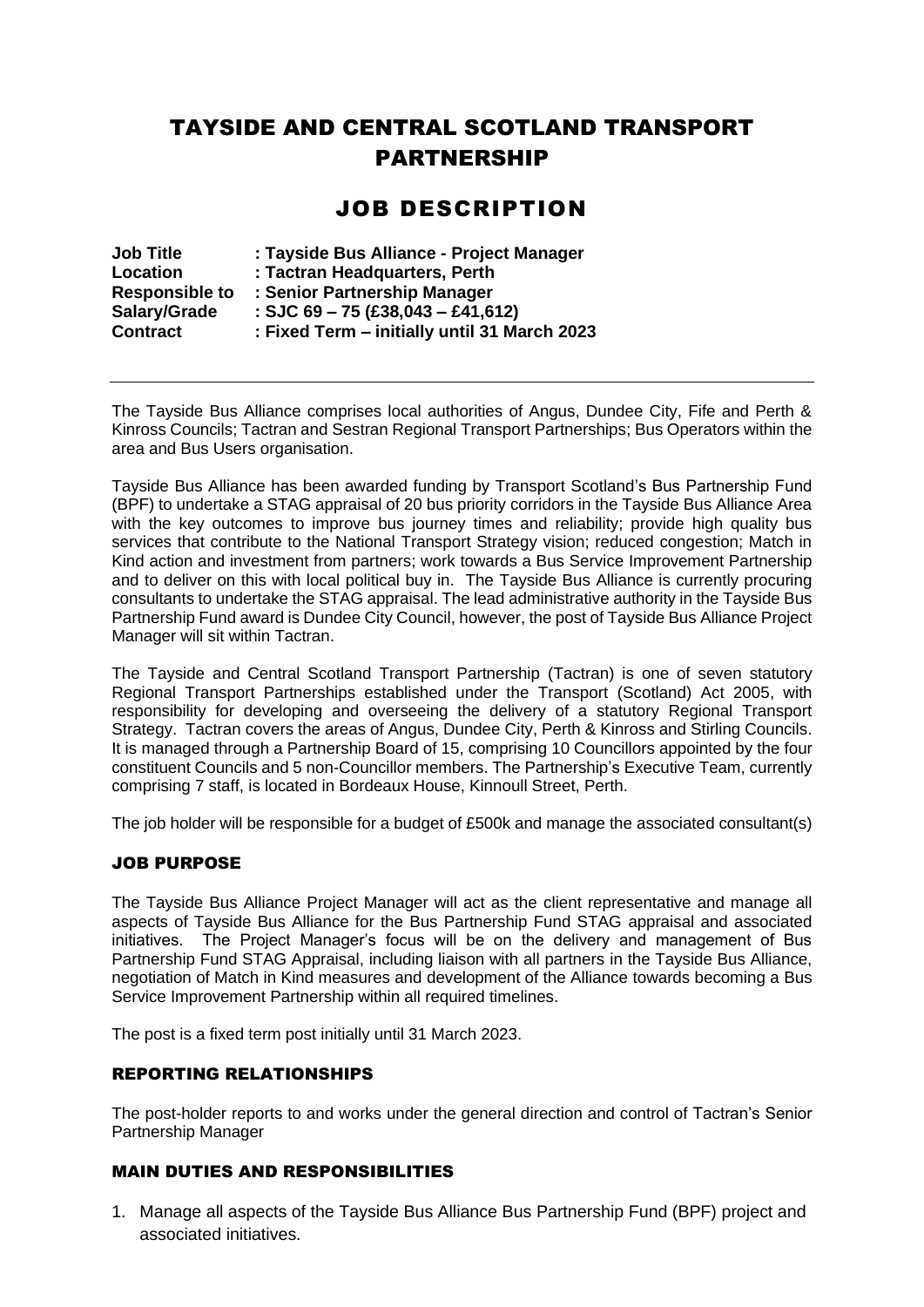- 2. Manage and monitor the consultants' preparation of STAG appraisal funded by the BPF and submit applications to the next phase of the BPF and any complementary funding bids as required, following completion of the STAG appraisal.
- 3. Work with the BPF STAG consultant/s on stakeholder and public engagement, organising meetings and workshops as required to support the delivery of the BPF projects and Tayside Bus Alliance objectives.
- 4. Manage the procurement and implementation of any elements of the project for which external support has been identified, including liaison and negotiation with partners regarding match in kind.
- 5. Support colleagues in the Councils, Tactran and Sestran with any opportunities to align the Bus Partnership Fund with other relevant work that the Councils, Tactran, Sestran and partners are involved
- 6. Establish and build links with both key internal and external contacts.
- 7. Liaise with all members of the Tayside Bus Alliance
- 8. Advise elected members of the Local Authorities and members of the Boards of Tactran and Sestran, to build political support for the outcomes of the BPF STAG Appraisal.
- 9. Organise and supervise secretariat for Tayside Bus Alliance meetings and other associated meetings
- 10. Attend meetings of partners and stakeholders as required, which may involve travel and work outwith normal office hours.
- 11. Represent Tayside Bus Alliance externally in forums on areas relevant to the job purpose as appropriate.
- 12. Ensure that the work of the Tayside Bus Alliance and Bus Partnership Fund projects are well communicated to help support their delivery and the objectives of both the Alliance and project.
- 13. Advise all partners on the Tayside Bus Alliance on all matters relating to the BPF STAG appraisal, including preparation of Board/Committee/ and other reports.
- 14. Assist with the development and implementation of overarching and project specific plans including the monitoring and evaluating of activities and outcomes.
- 15. Ensure project is progressed on time and within budget.
- 16. Monitor delivery, highlighting areas of risk, recommending mitigation and provide regular progress reports / updates to the Tayside Bus Alliance.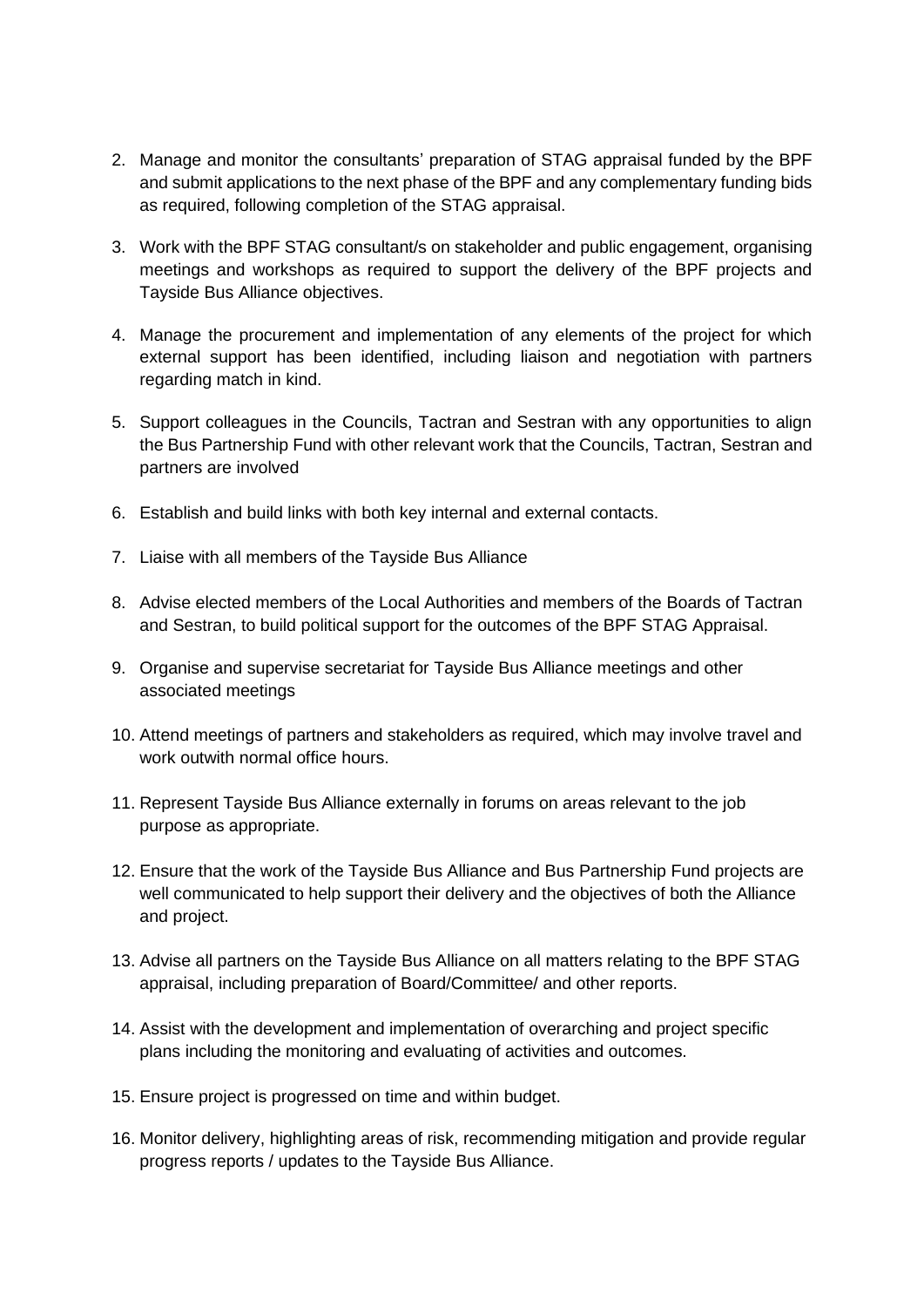- 17. Monitor expenditure and prepare financial claims for the Bus Partnership Fund project, as required under the terms of the BPF grant offer and ensure that progress reports and financial claims are submitted accurately and on time.
- 18. Ensure the monitoring and evaluating of activity and outcomes associated with the Bus Partnership Fund is undertaken in accordance with the terms of the Transport Scotland grant offer.

The post holder may be required to perform duties other than and in addition to those specified above. The particular duties and responsibilities may be varied from time to time without changing the general character of duties or the level of responsibility entailed.

### PRINCIPAL WORKING CONTACTS

Maintain effective working relationships with a number of key individuals including:

- 1. Tactran Director, Senior Partnership Manager and other Partnership Executive staff
- 2. Officers of Angus, Dundee City, Fife and Perth & Kinross Councils
- 3. All bus operators within the Tayside Bus Alliance area
- 4. Officers of Sestran and other Regional Transport Partnerships
- 5. Bus Users Scotland and other transport agencies and interest groups
- 6. Officials of Transport Scotland and Scottish Government
- 7. Consultants and contractors
- 8. Elected Members of Angus, Dundee City, Fife and Perth & Kinross Councils
- 9. Tactran and Sestran Partnership Board members
- 10. Officers of Development Planning Authorities
- 11. Enterprise Companies, trade and business associations and other private sector groups
- 12. Key organisations representing other modes including Sustrans, Cycling Scotland, ScotRail, Freight organisations and local access forums.
- 13. Community Councils and other community interest groups
- 14. Media and press
- 15. Members of the public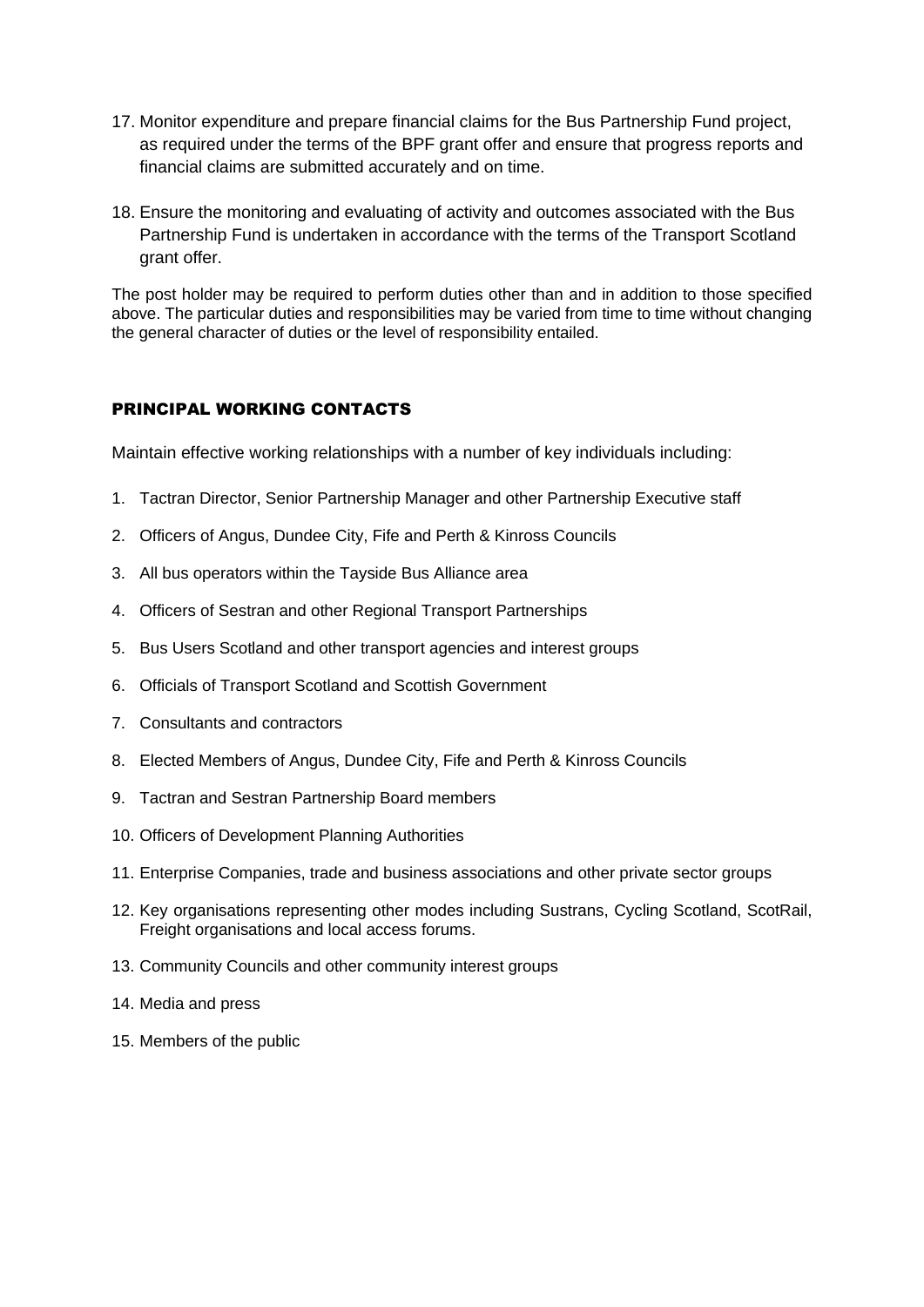# PERSON SPECIFICATION

### **POST TITLE** : **TAYSIDE BUS ALLIANCE – PROJECT MANAGER**

| <b>FACTOR</b>                                                   | <b>ESSENTIAL</b>                                                                                                                                     | <b>DESIRABLE</b>                                                                                                                                                                    |
|-----------------------------------------------------------------|------------------------------------------------------------------------------------------------------------------------------------------------------|-------------------------------------------------------------------------------------------------------------------------------------------------------------------------------------|
| <b>Relevant</b><br><b>Knowledge</b><br>and<br><b>Experience</b> | Experience and thorough<br>understanding of bus operations<br>within in a private sector, RTP or                                                     | Experience of delivering significant<br>transport or other major infrastructure<br>projects in the public or private sector                                                         |
|                                                                 | local authority environment.<br>Experience in management of<br>consultants and projects                                                              | Experience of transport software and<br>modelling techniques and<br>applications.                                                                                                   |
|                                                                 | Experience of successful partnership<br>working and networking with key<br>stakeholders including government<br>officials, businesses and the public | Knowledge of working with or<br>delivering Externally funded projects                                                                                                               |
|                                                                 |                                                                                                                                                      | Working with local authorities and<br>other public sector bodies.                                                                                                                   |
|                                                                 | Understanding of transport and wider<br>policy issues at local, regional and<br>national government.                                                 | Experience of working with a political<br>environment                                                                                                                               |
|                                                                 | Knowledge of appropriate legislation<br>and procedures.                                                                                              | Knowledge or experience with<br><b>Transportation Appraisal techniques</b><br>e.g. Scottish Transport Appraisal<br>Guidance (STAG) and Strategic<br>Environmental Assessment (SEA). |
| <b>Qualifications</b>                                           | Relevant degree and/or equivalent                                                                                                                    | Appropriate professional qualification                                                                                                                                              |
| and<br><b>Attainments</b>                                       | experience.                                                                                                                                          | Relevant postgraduate qualification.                                                                                                                                                |
| <b>Skills</b>                                                   | Competence in co-ordinating<br>projects and input from different<br>specialists.                                                                     | Organisation of workshops, events<br>and other forms of public<br>engagement                                                                                                        |
|                                                                 | Excellent communication and<br>interpersonal skills.                                                                                                 | Ability to deal with media enquiries                                                                                                                                                |
|                                                                 | Ability to build relationships with<br>partners, supporters and the general<br>public.                                                               |                                                                                                                                                                                     |
|                                                                 | Excellent organisational skills.                                                                                                                     |                                                                                                                                                                                     |
| <b>Qualities</b>                                                | Ability to work independently, take<br>initiative and make decisions with<br>minimal supervision.                                                    |                                                                                                                                                                                     |
|                                                                 | Willingness to work in a demanding<br>position where a flexible and<br>corporate approach is required                                                |                                                                                                                                                                                     |
|                                                                 | Ability to work effectively in a team<br>and contribute to a team                                                                                    |                                                                                                                                                                                     |
|                                                                 | Ability to deliver to exacting and<br>competing deadlines.                                                                                           |                                                                                                                                                                                     |